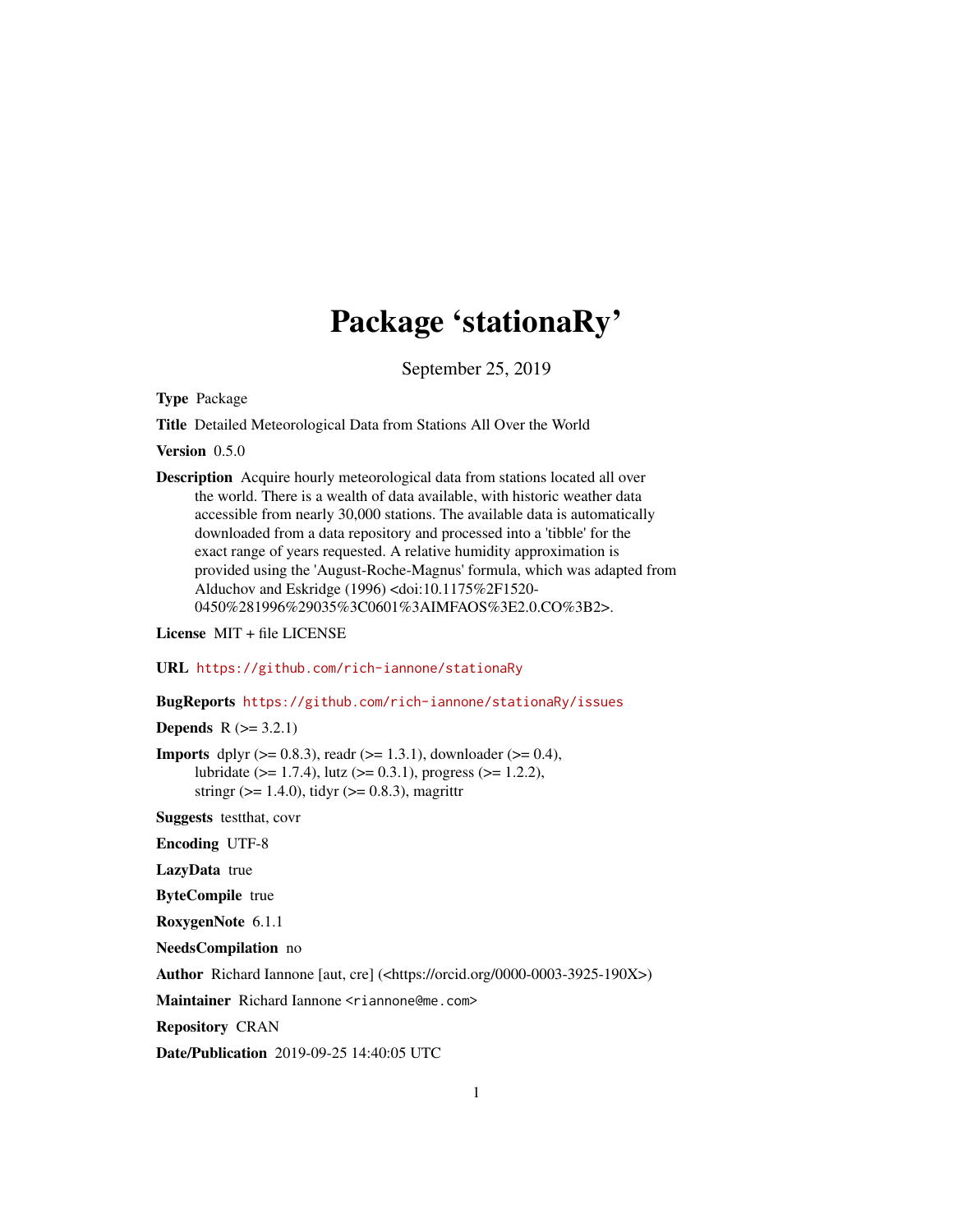# <span id="page-1-0"></span>R topics documented:

| station_coverage $\dots \dots \dots \dots \dots \dots \dots \dots \dots \dots \dots \dots \dots \dots \dots$ |  |  |
|--------------------------------------------------------------------------------------------------------------|--|--|

# **Index** [6](#page-5-0) **6**

get\_met\_data *Get data from a meteorological station*

# Description

Obtain one or more years of meteorological data for a particular station.

## Usage

```
get_met_data(station_id, years = NULL, full_data = FALSE,
  add_fields = NULL, make_hourly = TRUE, local_file_dir = NULL)
```
# Arguments

| station_id  | A station identifier composed of the station's USAF and WBAN numbers, sep-<br>arated by a hyphen.                                                                                                                                                                                                                                  |
|-------------|------------------------------------------------------------------------------------------------------------------------------------------------------------------------------------------------------------------------------------------------------------------------------------------------------------------------------------|
| years       | The years for which station met data will be collected. If not specified then all<br>records for all available years will be obtained for the station.                                                                                                                                                                             |
| full_data   | Include all additional meteorological data found in the dataset's additional data<br>section?                                                                                                                                                                                                                                      |
| add_fields  | A vector of categories for additional meteorological data to include (instead of<br>all available categories).                                                                                                                                                                                                                     |
| make_hourly | Transforms data to force values to the start of each hour. All data is bucketed<br>by hour and all missing hours are filled with NAs. This regularizes each year of<br>data, where the number of records per year of data will be either 8760 or 8784<br>(depending on whether a year is a leap year). By default to this is TRUE. |
|             | local file dir Path to local meteorological data files. If specified, then data files will be down-<br>loaded to and retrieved from this location and not from the remote data store.                                                                                                                                              |

# Value

Returns a tibble with at least 10 variables. While times are recorded using the Universal Time Code (UTC) in the source data, they are adjusted here to local standard time for the station's locale.

- id A character string identifying the fixed weather station from the USAF Master Station Catalog identifier and the WBAN identifier.
- time A datetime value representing the observation time.
- temp Air temperature measured in degrees Celsius. Conversions to degrees Fahrenheit may be calculated with (temp  $*$  9) / 5 + 32.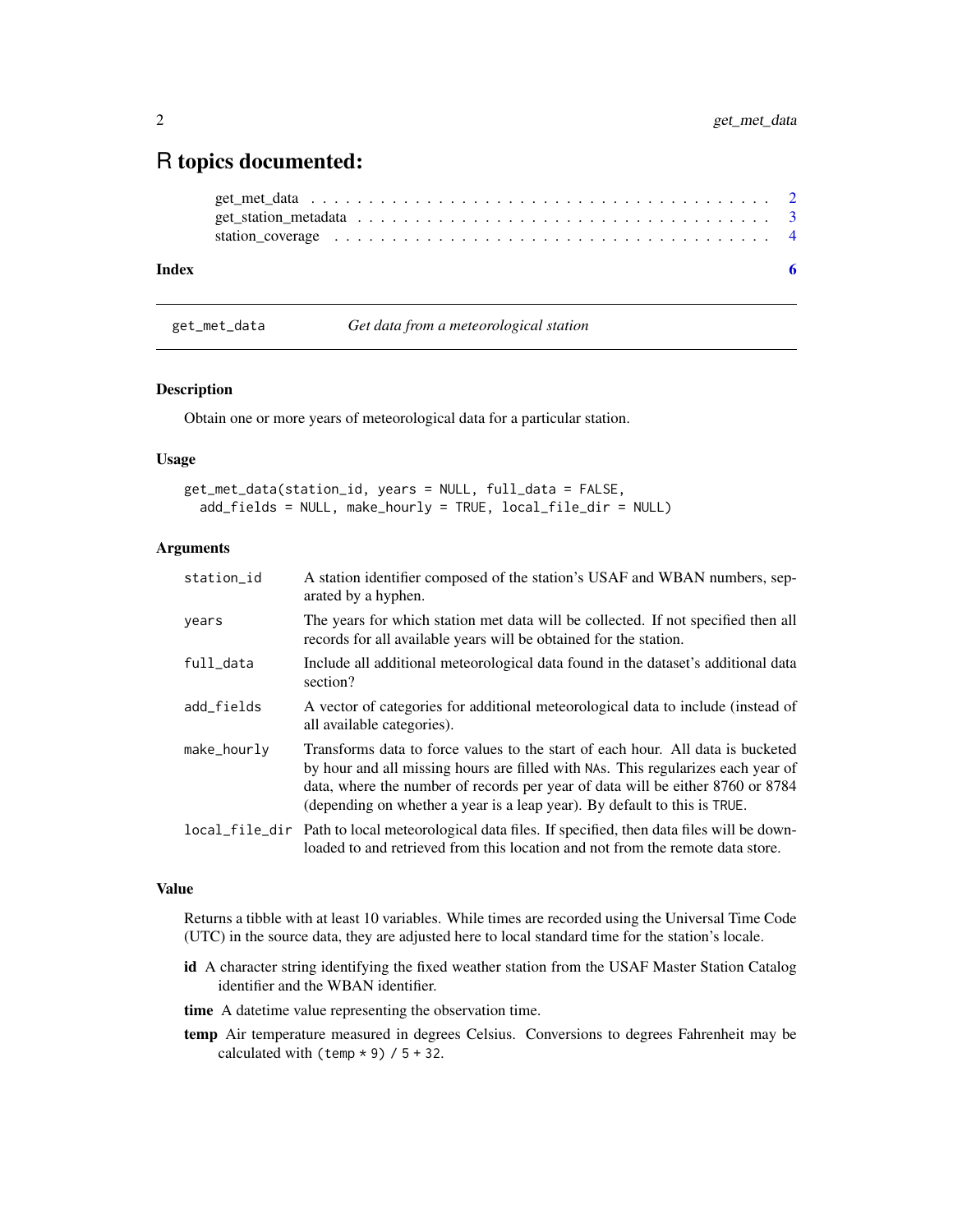- <span id="page-2-0"></span>wd The angle of wind direction, measured in a clockwise direction, between true north and the direction from which the wind is blowing. For example, wd = 90 indicates the wind is blowing from due east. wd = 225 indicates the wind is blowing from the south west. The minimum value is 1, and the maximum value is 360.
- ws Wind speed in meters per second. Wind speed in feet per second can be estimated by  $ws *$ 3.28084.
- atmos\_pres The air pressure in hectopascals relative to Mean Sea Level (MSL).
- dew\_point The temperature in degrees Celsius to which a given parcel of air must be cooled at constant pressure and water vapor content in order for saturation to occur.
- rh Relative humidity, measured as a percentage, as calculated using the August-Roche-Magnus approximation.
- **ceil hgt** The height above ground level of the lowest cloud cover or other obscuring phenomena amounting to at least 5/8 sky coverage. Measured in meters. Unlimited height (no obstruction) is denoted by the value 22000.
- visibility The horizontal distance at which an object can be seen and identified. Measured in meters. Values greater than 16000 are entered as 16000 (which constitutes 10 mile visibility).

# Examples

```
## Not run:
# Obtain two years of data from the
# met station with the ID value of
# "999999-63897"
met data \leq-
  get_met_data(
    station_id = "999999-63897",
    years = 2013:2014
  )
## End(Not run)
```
get\_station\_metadata *Get a table of metadata for meteorological stations*

#### **Description**

Obtain a tibble containing information on all of the stations that have data.

#### Usage

get\_station\_metadata()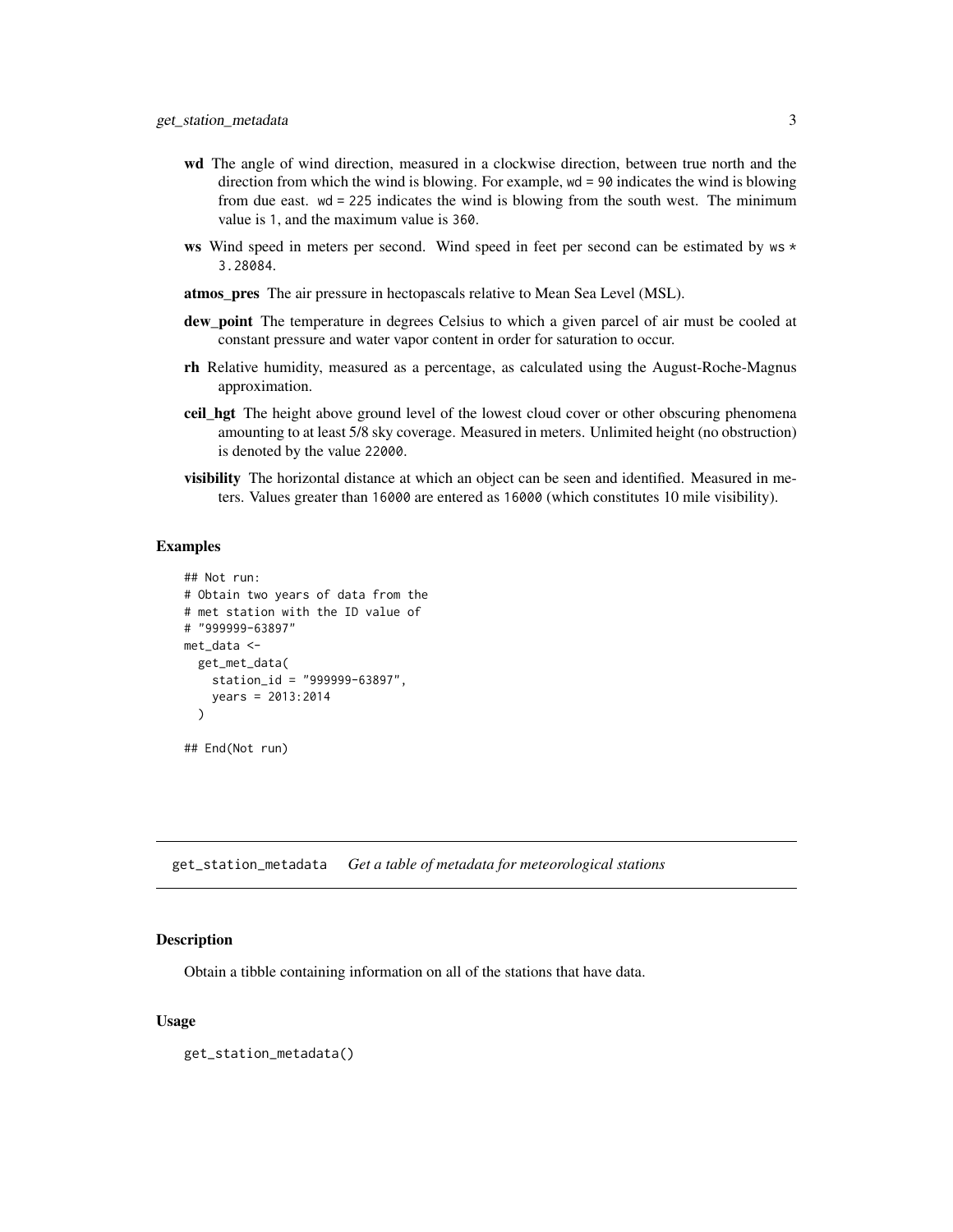#### <span id="page-3-0"></span>Value

Returns a tibble with 16 columns.

- id A character string that is a unique identifier for the weather station.
- usaf A character string identifying the fixed weather station from the USAF Master Station Catalog. USAF is an acronym for United States Air Force.
- wban A character string for the fixed weather station NCDC WBAN identifier. NCDC is an acronym for National Climatic Data Center. WBAN is an acronym for Weather Bureau, Air Force and Navy.
- name A character string with the station name.
- country A character string with the two character country code where the station is located. Not identical to country\_code.
- state Character string of the two character abbreviation of a US state (when applicable).
- icao The ICAO identifier for the station.
- lat Latitude (degrees) rounded to three decimal places.
- lon Longitude (degrees) rounded to three decimal places.
- elev Numeric value for the elevation as measured in meters. The minimum value is -400 with a maximum of 8850. Elevation in feet can be approximated by elev \* 3.28084

**begin\_date** The earliest date for which data are available.

end date The latest date for which data are available.

begin\_year The earliest year for which data are available.

end year The latest year for which data are available.

tz\_name The time zone name.

## Examples

```
# Obtain a data frame with all available met stations
get_station_metadata()
```
station\_coverage *Find out which additional data fields a station has recorded*

# Description

Get a tibble of information on which additional data fields a particular station has during a specified year range.

#### Usage

```
station_coverage(station_id, years = NULL, wide_tbl = FALSE,
 grouping = NULL, local_file_dir = NULL)
```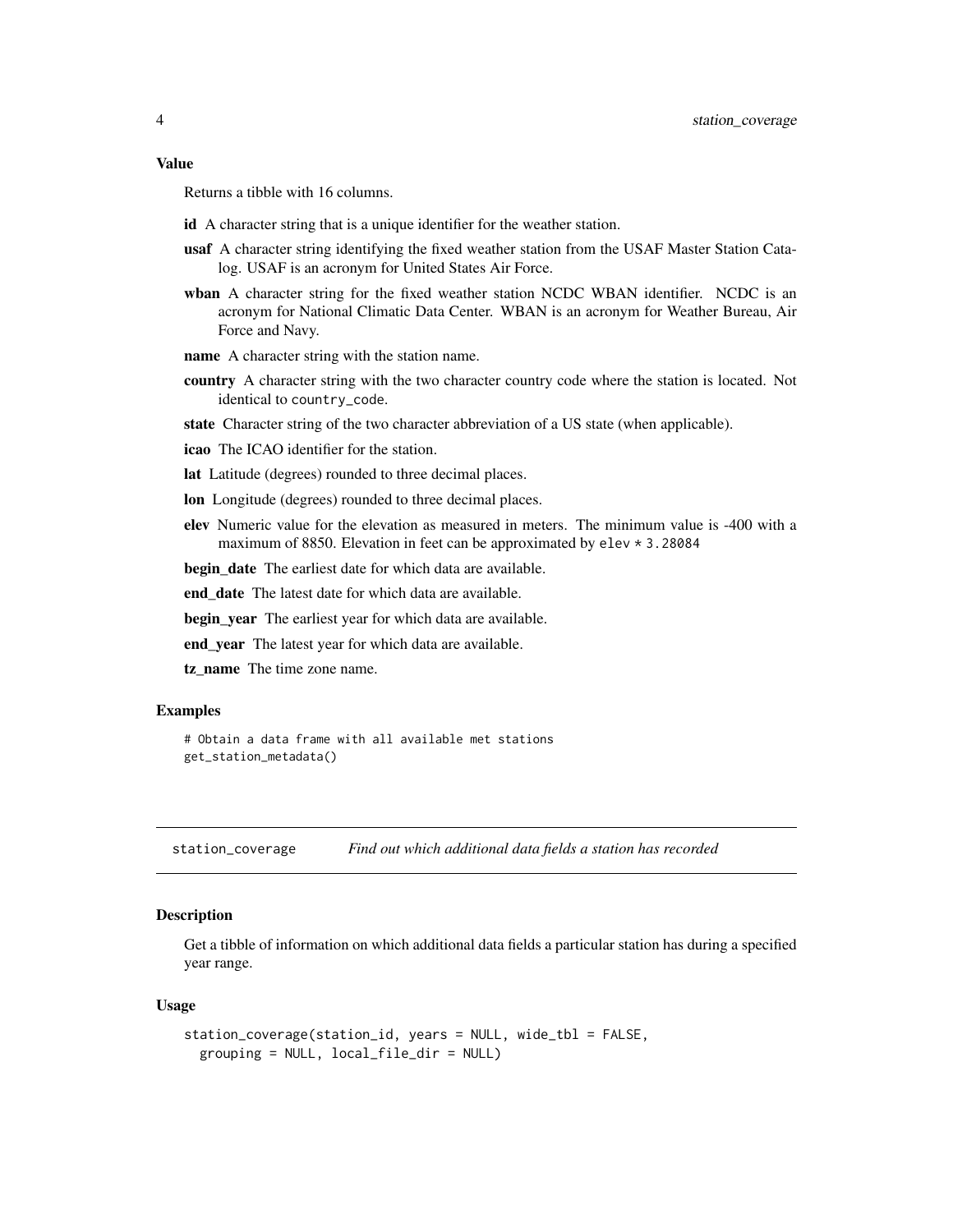# Arguments

| station_id | A station identifier composed of the station's USAF and WBAN numbers, sep-<br>arated by a hyphen.                                                                                                                                                                                                                                                                                                               |
|------------|-----------------------------------------------------------------------------------------------------------------------------------------------------------------------------------------------------------------------------------------------------------------------------------------------------------------------------------------------------------------------------------------------------------------|
| years      | The years for which station met data will be collected. If not specified then all<br>records for all available years will be obtained for the station.                                                                                                                                                                                                                                                          |
| wide_tbl   | A wide table of a single row for the station can be generated by setting this<br>to TRUE. In this arrangement, additional data field categories will appear as<br>columns (having counts of observations as values for the period of years). This<br>is useful when collecting station coverage tables for multiple stations, since the<br>rows can be safely bound together. By default, this is set to FALSE. |
| grouping   | An option to group and summarize counts of observations by "year" or by<br>"month". If these keywords aren't provided then summarization will occur over<br>the entire period specified by years.                                                                                                                                                                                                               |
|            | local file dir Path to local meteorological data files. If specified, then data files will be down-<br>loaded to and retrieved from this location and not from the remote data store.                                                                                                                                                                                                                           |

# Value

A tibble.

# Examples

```
## Not run:
# Obtain a coverage report of the
# additional data that the met
# station with the ID value of
# "999999-63897" has over a two-
# year period
met_data <-
  station_coverage(
   station_id = "999999-63897",
    years = 2013:2014
  \lambda
```
## End(Not run)